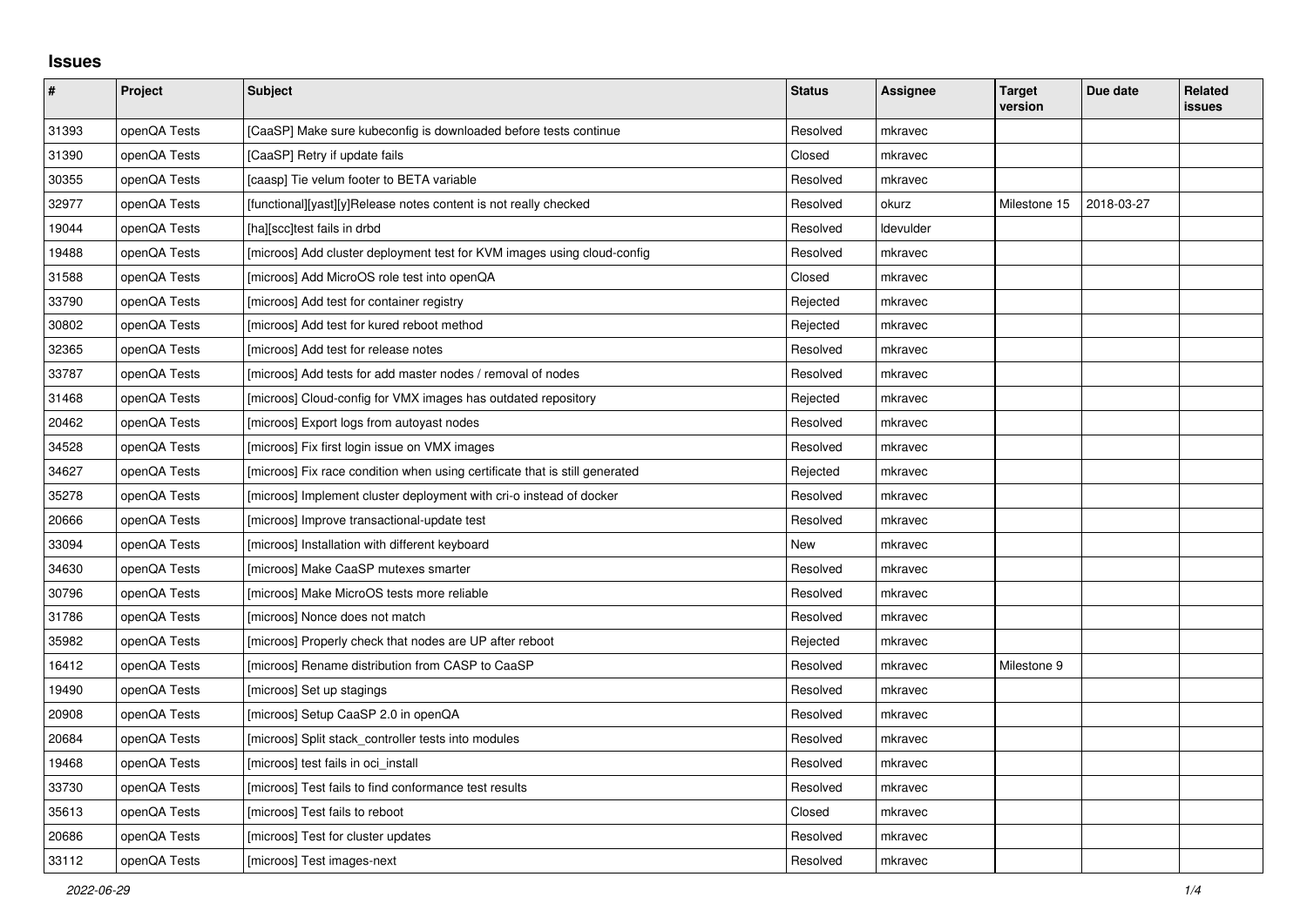| $\vert$ # | Project      | <b>Subject</b>                                                                                                                                | <b>Status</b> | <b>Assignee</b> | <b>Target</b><br>version | Due date   | Related<br>issues         |
|-----------|--------------|-----------------------------------------------------------------------------------------------------------------------------------------------|---------------|-----------------|--------------------------|------------|---------------------------|
| 35137     | openQA Tests | [microos] Test openQA workers realiability under load                                                                                         | Closed        | mkravec         |                          |            |                           |
| 27991     | openQA Tests | [microos] Test retry on failed orchestrations                                                                                                 | Resolved      | mkravec         |                          |            |                           |
| 23420     | openQA Tests | [microos] Test that /var/lib/docker is on separate partition                                                                                  | Resolved      | mkravec         |                          |            |                           |
| 36135     | openQA Tests | [microos] Update cloud-config ntp section                                                                                                     | Rejected      | mkravec         |                          |            |                           |
| 31519     | openQA Tests | [microos] Update repository is ready in transactional-update test on kubic                                                                    | Resolved      | mkravec         |                          |            |                           |
| 34672     | openQA Tests | [microos] Use mixed case for node names                                                                                                       | Resolved      | mkravec         |                          |            |                           |
| 35530     | openQA Tests | [microos] Worker nodes fail to login after reboot                                                                                             | Resolved      | mkravec         |                          |            |                           |
| 14288     | openQA Tests | [Migration] SMT fails to finish in time when openga is under load                                                                             | Rejected      |                 |                          |            |                           |
| 17366     | openQA Tests | [sle][functional] Autoyast verify module is failing                                                                                           | Resolved      | riafarov        | Milestone 9              |            | <b>Blocks</b><br>#20064   |
| 17396     | openQA Tests | [sle][functional] gensslcert times out after 600s because it cannot find a suitable prime number                                              | Resolved      | okurz           | Milestone 13             |            | Is duplicate<br>of #19536 |
| 31033     | openQA Tests | [sle][functional][sle12sp4][medium] test fails in remote_target - mirror repo added to settings with<br>"Media1" but folder is called "Media" | Resolved      | riafarov        | Milestone 14             | 2018-02-13 |                           |
| 18558     | openQA Tests | [sle][functional][u][hard][investigation] Snapper tests run too long                                                                          | Resolved      | SLindoMansilla  | Milestone 17             | 2018-07-03 | Related to<br>#31351      |
| 17358     | openQA Tests | [sle][functional]Text is mistyped in yast2_i module                                                                                           | Resolved      |                 | Milestone 11             | 2017-11-08 |                           |
| 17372     | openQA Tests | [sle][tools]Installation medium from parallel job in inaccessible                                                                             | Rejected      |                 |                          |            |                           |
| 16216     | openQA Tests | [sles][functional] gedit can be unreliable trying to close the "save"-dialog (wait screen change)                                             | Resolved      | okurz           |                          |            |                           |
| 17420     | openQA Tests | [sles][functional][s390x] Test fails in vnc_two_passwords                                                                                     | Resolved      | okurz           |                          |            |                           |
| 14198     | openQA Tests | [sles][functional]Licenses are not displayed for add-ons installed from network                                                               | Resolved      | okurz           |                          |            |                           |
| 13598     | openQA Tests | [sles][functional]Test module sles+extratests has inconsistent results                                                                        | Resolved      | zluo            | Milestone 7              |            |                           |
| 18554     | openQA Tests | [tools] DIE short read for zire data                                                                                                          | Rejected      | okurz           |                          |            |                           |
| 9656      | openQA Tests | Add name to RAID array during partitioning                                                                                                    | Closed        | mkravec         |                          |            |                           |
| 16612     | openQA Tests | Autoyast installation does not have second stage on CaaSP                                                                                     | Resolved      | mkravec         |                          |            |                           |
| 14164     | openQA Tests | Autoyast license test use wrong devices                                                                                                       | Resolved      | mkravec         |                          |            |                           |
| 13212     | openQA Tests | Bernhard user is not default login choice                                                                                                     | Resolved      | dzyuzin         |                          |            |                           |
| 11656     | openQA Tests | Check that system can not be installed without accepting the license                                                                          | Resolved      | mkravec         |                          |            |                           |
| 13698     | openQA Tests | Crash test is failing                                                                                                                         | Resolved      | michalnowak     |                          |            |                           |
| 19624     | openQA Tests | File '/repodata/repomd.xml' not found on medium                                                                                               | Rejected      | okurz           |                          |            | Is duplicate<br>of #19470 |
| 11310     | openQA Tests | fix failing update tests                                                                                                                      | Resolved      | mkravec         |                          |            |                           |
| 15574     | openQA Tests | Fix generated autoyast profile or test module                                                                                                 | Resolved      |                 |                          |            |                           |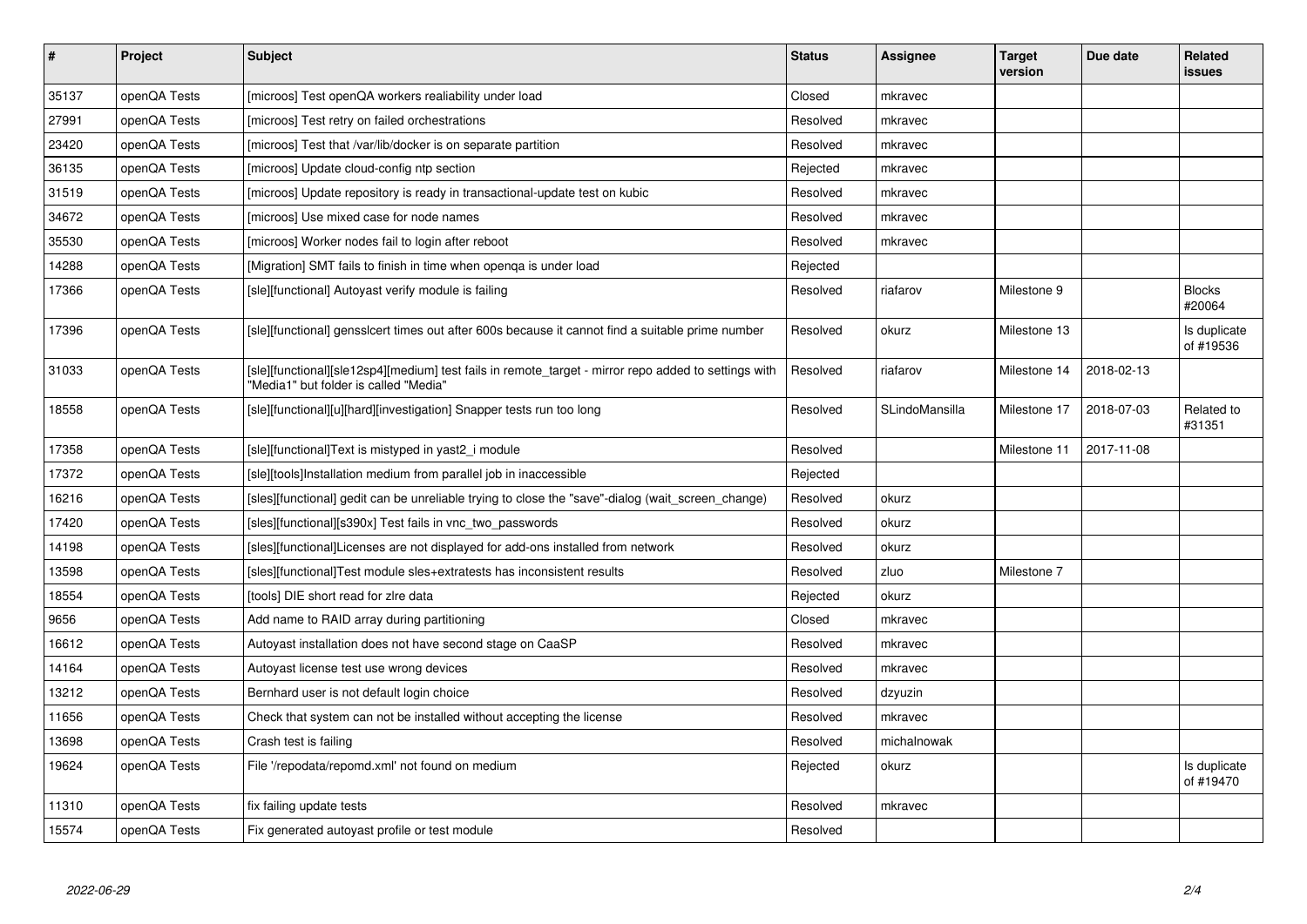| $\sharp$ | Project      | Subject                                                                                                      | <b>Status</b> | <b>Assignee</b> | <b>Target</b><br>version | Due date | Related<br>issues                                  |
|----------|--------------|--------------------------------------------------------------------------------------------------------------|---------------|-----------------|--------------------------|----------|----------------------------------------------------|
| 19618    | openQA Tests | Grub2 needle is not matched after reboot                                                                     | Resolved      | qmsu            |                          |          | Related to<br>#19242                               |
| 16390    | openQA Tests | Installation does not start in textmode                                                                      | Rejected      |                 |                          |          |                                                    |
| 17376    | openQA Tests | Login check types types invalid characters                                                                   | Resolved      | michalnowak     |                          |          |                                                    |
| 13726    | openQA Tests | Multipath tests fail after completion                                                                        | Resolved      |                 |                          |          |                                                    |
| 16110    | openQA Tests | Network restart detection in yast2_lan_restart is not reliabe                                                | Resolved      | dzedro          |                          |          |                                                    |
| 13214    | openQA Tests | Next button is ignored in user_settings but works on second try                                              | Resolved      | mkravec         |                          |          | Related to<br>#14102                               |
| 13210    | openQA Tests | OpenQA is testing SP1 instead of SP2                                                                         | Closed        | mkravec         |                          |          | Is duplicate<br>of #13156                          |
| 14828    | openQA Tests | Registration uses invalid key aarch64                                                                        | Resolved      |                 |                          |          |                                                    |
| 17546    | openQA Tests | Set up SLES-JeOS-SP3 in openQA                                                                               | Resolved      | mkravec         |                          |          |                                                    |
| 13600    | openQA Tests | Shutdown action is not completed                                                                             | Resolved      | okurz           |                          |          |                                                    |
| 15586    | openQA Tests | Tar fails because file changed during archive creation                                                       | Resolved      | okurz           |                          |          |                                                    |
| 15578    | openQA Tests | Test fails in glxgears - command does not exist because packagekit was masked during package<br>installation | Resolved      | okurz           | Milestone 4              |          | Related to<br>#13004                               |
| 16368    | openQA Tests | Test fails in online_migration_setup                                                                         | Resolved      | mitiao          |                          |          | Related to<br>#16718                               |
| 16364    | openQA Tests | Test fails in register_system because of short timeout                                                       | Resolved      | mitiao          |                          |          |                                                    |
| 16212    | openQA Tests | Test fails in vnc_two_passwords                                                                              | Resolved      | mkravec         |                          |          |                                                    |
| 16054    | openQA Tests | Test fails in yast2_nis after job restart                                                                    | Resolved      | mkravec         |                          |          |                                                    |
| 16056    | openQA Tests | Test fails in yast2_tftp                                                                                     | Resolved      | michalnowak     |                          |          |                                                    |
| 17844    | openQA Tests | Test mysql_srv is not reliable                                                                               | Resolved      | okurz           |                          |          |                                                    |
| 16208    | openQA Tests | Test results are inconsistent in yast2_http                                                                  | Resolved      | zluo            |                          |          |                                                    |
| 16210    | openQA Tests | Test results are inconsistent in yast2_samba                                                                 | Resolved      | michalnowak     |                          |          |                                                    |
| 19056    | openQA Tests | Tests try to create filesystem on root partition instead of additional disk                                  | Resolved      | okurz           |                          |          | Related to<br>#19380, Has<br>duplicate<br>#19256   |
| 15118    | openQA Tests | Text is mistyped on aarch64                                                                                  | Rejected      | zluo            |                          |          | Related to<br>#14972, ls<br>duplicate of<br>#12250 |
| 15472    | openQA Tests | Unreachable network in HA hacluster                                                                          | Rejected      | hsehic          | Milestone 4              |          | Is duplicate<br>of #15416                          |
| 9526     | openQA Tests | Use tests not specific to JeOS for all SUSE distributions                                                    | Resolved      | mkravec         |                          |          |                                                    |
| 17374    | openQA Tests | Used repository does not exist on download.suse.de                                                           | Resolved      | michalnowak     |                          |          |                                                    |